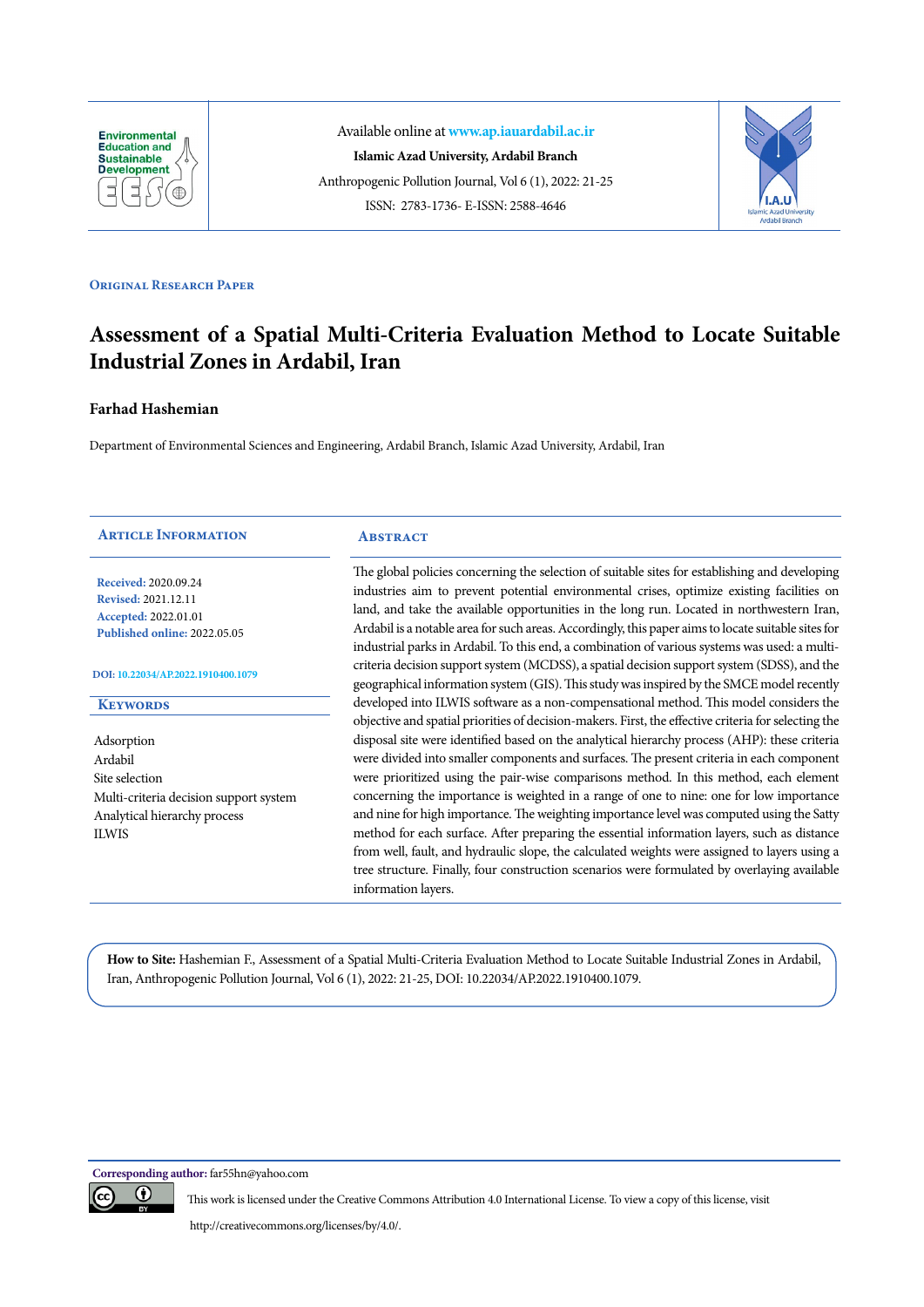## **1. Background**

The existing tendency for industrialization in developing countries has significant impacts on natural and artificial environments. Pollution sources increase with the expansion of industrial sites and lead to air, water, and soil contamination. The absence of pro-environment management and viable planning strategies for developing industrial sites has aggravated the concerns for the future expansion of industrial towns (Jamali and Kalkhajeh 2020).

The unprecedented and uncontrolled growth in population worldwide and the increasing need for developing industrial sites have put tremendous stress on local, regional, and global climate. It is necessary to identify the factors that mediate industrialization and environmental quality variations. Land use modification, industrialization, and infrastructure developments can damage natural environments and threaten biodiversity. Site selection for industrial development is a crucial stage in designing an industrial site. Various criteria and factors are involved in selecting an appropriate industry site. They can have several constraints. The final aim of these criteria is to detect the appropriate place with the least harmful environmental repercussions. The contamination of groundwater and surface water resources and the soil around industrial places is a common hazardous phenomenon. Therefore, selecting relevant factors can help protect these resources against the inevitable effects of industrial activities (Zarkesh 2005, Chakhar and Mousseau 2008).

The spatial multi-criteria evaluation (SMCE) method can provide an appropriate solution for defining the value of industrial places and pinpointing industrial construction sites. Many researchers have used multi-criteria decisionaid methods for locating suitable sites for industrial and non-industrial activities, such as dam construction and landfill sites (Sharifi and Retsios 2004, Milani, Shanian et al. 2005, Chezgi, Pourghasemi et al. 2016).

Multi-criteria decision-making methods are known to have several advantages for decision-makers: they can be used to tackle a wide range of challenges by considering multiple quantitative and qualitative factors (Alvarez et al., 2021).

Reisinezhad (2017) studied industrial sites in Isfahan by using GIS techniques and multi-criteria analysis. Similarly, Masoudi and Jokar (2017) employed GIS data and hierarchical analytical process (AHP) method to create industrial units in Expert Choice (Armitage 1995, Fataei, 2009, Ayodele et al., 2018). Fataei (2014) used various environmental and economic criteria and through the method of hierarchical analysis process and similarity method to the ideal option in order to select the most suitable place for the construction of a border industrial town in Ardabil province. The reshalt was shown that there was no significant difference between the use of two methods in site selection of the border industrial towns.

The definition of decision support (DS) is founded on research about organizational decisions introduced in Carnegie Institute by Herbert Simon and Allen Newell

22 *Anthropogenic Pollut J. Vol* 6 *(*1*), 202*2*: 21-25*

during late 1950 and beginning 1960. It was applied using a computer system by Tom Gerrity in Masochist Technology Institute in 1991 (Nguyen and Martin 1994). Furthermore, most GIS models present four analysis functions concerning selection, manipulation, exploration, and confirmation (Fataei 2011; Oliaei & Fataei 2016). Overlaying maps and presenting the spatial analysis results are critical steps in the decision process (Bamber 2002, Jamali, Randhir et al. 2018, Jamali and Kalkhajeh 2020).

The present study used the MADM decision pattern with a value-focused approach and the AHP compensate method. After evaluating potential sites (plan for selecting the solutions) were determined, cities were evaluated based on their economic, social, physical, and environmental characteristics for final selection.

#### **2. Materials and Methods**

Study area: Ardabil has a surface area of 4300 hectares located in 47 $\degree$  48<sup> $\degree$ </sup> to 48 $\degree$  39<sup> $\degree$ </sup> east length and 37 $\degree$  56<sup> $\degree$ </sup> to 38 $\degree$ 33́ north width, in the plain with 1340 m height above sea level. (Fig. 1).



**Figure 1.** Location of the study area in Iran

The study area consisted of six rural districts and forty-two villages. Land unevenness comprised low and mountainous plains; the higher plains were in the southwest (Sabalan Mountain).

#### *2.1. Decision support system*

In this research, evaluation and site selection for developing the Ardabil industrial site were performed using GIS (Arc GIS 10.3) and ILWIS. The SMCE and DSS were used to solve the structural and non-structural problems. As mentioned earlier, the SMCE method is suitable for determining the value of layers. Thus, the criteria were extracted from relevant previous research and credible sources, such as EPA, British Colombia, and the Department of Environment (DOE).

## *2.2. Preparation of GIS layers*

The effective criteria were divided into smaller components and various surfaces based on the multi-attribute decisionmaking (MADM) method and AHP methods. The Satty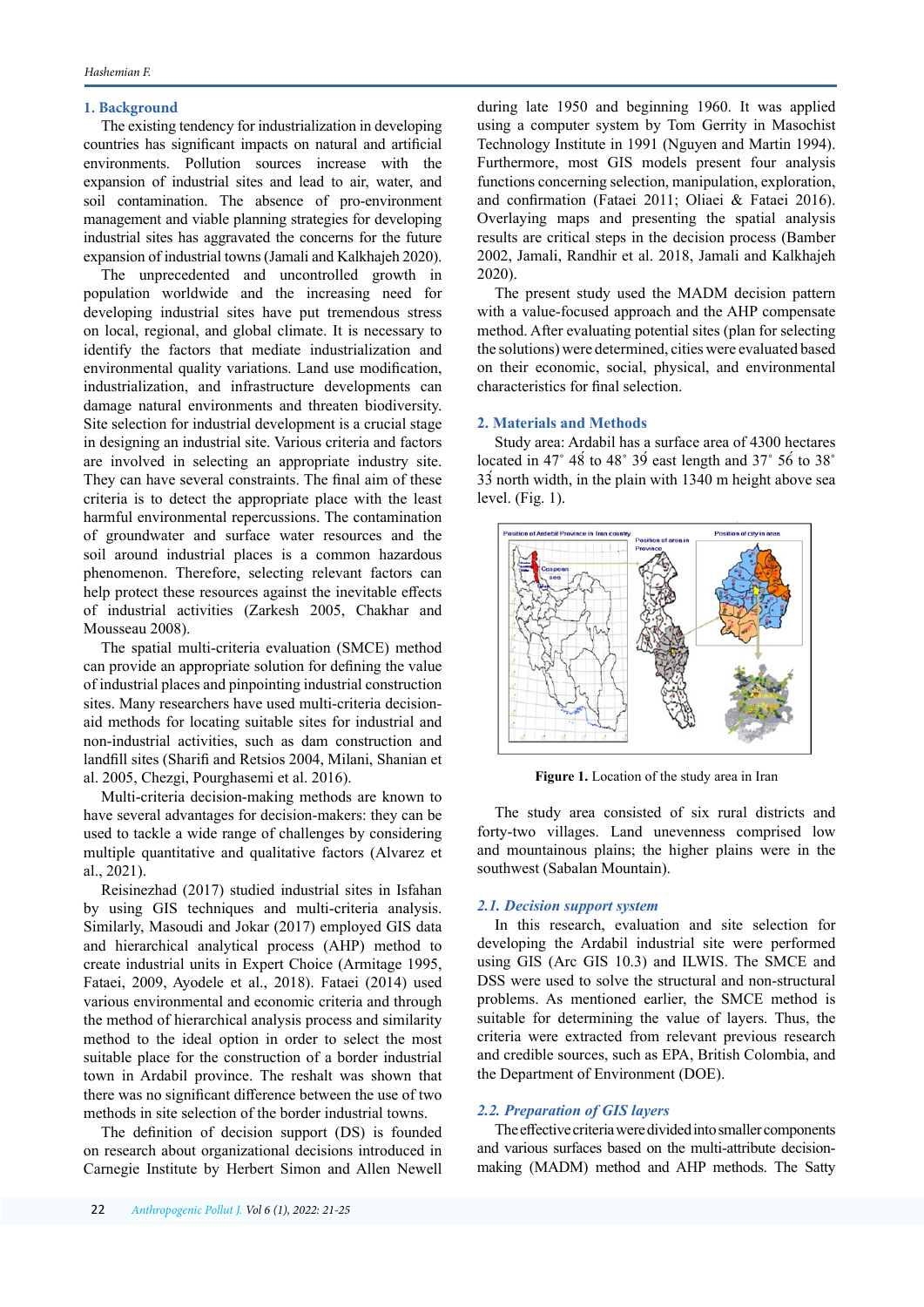method, a pair-wise comparison for criteria, was applied to prioritize each surface's related criteria (Figure 2).



**Figure 2.** The structure of AHP for site selection of industrial development place

To their significance obtains a value between one and nine (one for low importance and nine for high importance) 9. These comparisons are made in a square matrix to compute the compatible ratio (CR should be less than 0.1) practicability and to specify the effect of each criterion on the other one. This ratio can define the assessment precision. The performed assessment (weighting) was computed using the special vector method for each surface and criterion. In the next stage, raster layers extracted from the mentioned criteria were prepared in GIS. Then, the computed weights of each criterion were assigned to such layers. To manipulate each criterion's values, the suitability index was to which value of each criterion was added to obtain the final value. The principle of this method is the low value of a criterion that is compensated with the high value of another criterion. Regarding some criteria, the elective choice might have a low value, but such a low value is compensated with the high value of other criteria.

### *2.3. Suitability index (SI)*

The suitability index (SI) for each criterion or choice is determined by aggregating the relative importance (RI) of available criteria using Eq. (1). For a four-level of a decision tree, this equation is expressed as:

$$
SI = RI. 1 \times \sum_{i=1}^{m} RI.Bi \times RI.KBi + RI.A2 \times
$$

$$
\sum_{y=1}^{L} RICy \times IRKCy + \cdots RIAN \times
$$

$$
\sum_{z=1}^{1} RIDz \times RIKDz
$$

where  $SI =$  the suitability index of each cell;  $N =$  the number of main criteria A; RIA1, RIA2, and RIAN = the relative importance of the main criteria A1, A2, and AN, respectively; M, L, and  $J =$  the number of sub-criteria directly connected to the main criteria A1, A2 and AN, respectively; RIB, RIC and RID = the relative importance of sub-criteria B, C and D directly connected to the main criteria A1, A2 and AN, respectively; RIKB, RIKC, and RIKD = the relative importance of indicators category k of sub-criteria B, C, and D and main criteria A1, A2 and AN, respectively. If a decision hierarchy has more or fewer levels, the equation must be appropriately modified.

After classifying the effective criteria and secondary sub-criteria and computing each level's weight, the secondary criteria in higher levels were prioritized and weighted. To calculate the secondary criteria (Level 3), the Satty method was applied. Expert Choice was used to determine criteria weights. Factors of level one from the model – criteria - were inputs of the matrix counted with computer software. First of all, the criteria weights of the main criteria were determined. If CR was less than 0.1, it was assumed that the expert was consistent in his evaluations. Similarly, weights of sub-criteria were determined for each criteria group. Table 1 shows the weighting of one criterion -distance from the road- in Expert Choice.

In this study, the main criteria are situated in the second level, and they mainly aim to locate perfect sites for industrial. In this stage, the weight of existing criteria, same as the previous stage, was computed using the Satty method. Four scenarios were introduced to determine the weights. Every scenario based on expert judgment and weights of main criteria were different.

### **3. Results and Discussion**

Four scenarios in different parts of the city were employed to determine these weights considering residents' bioenvironmental susceptibility and sociocultural attitudes. All these scenarios are based on experts' opinions. The main criteria have different weights. In the first three scenarios, the given criteria are given the highest score, and two later criteria are given lower scores. All criteria are given the same score in the fourth scenario (Fig. 9).

#### *3.1. Scenario (I)*

In this scenario, physical criteria have more preference. Besides, environmental, economic, and social criteria with the same weight together acquired the lowest weight.

**Table 1.**Weight of distance from transportation routes in the suggested model

| Road map          | Mapl | Map2 | Man3 | Map4 | Map <sub>5</sub> | Weight |
|-------------------|------|------|------|------|------------------|--------|
| $Map1 = 0-150$    |      | 9    |      |      |                  | 0.031  |
| Map2=150-500      | 1.9  |      |      |      | 8                | 0.059  |
| Map3=500-1000     | 1.7  | 1.5  |      | 4    |                  | 0.095  |
| Map4=1000-10000   | 1.5  | 1.7  | 1.4  |      |                  | 0.230  |
| Map5=10000-100000 | 1.3  | l.8  | 1.5  |      |                  | 0.585  |
| $CR = 0.09$       |      |      |      |      |                  |        |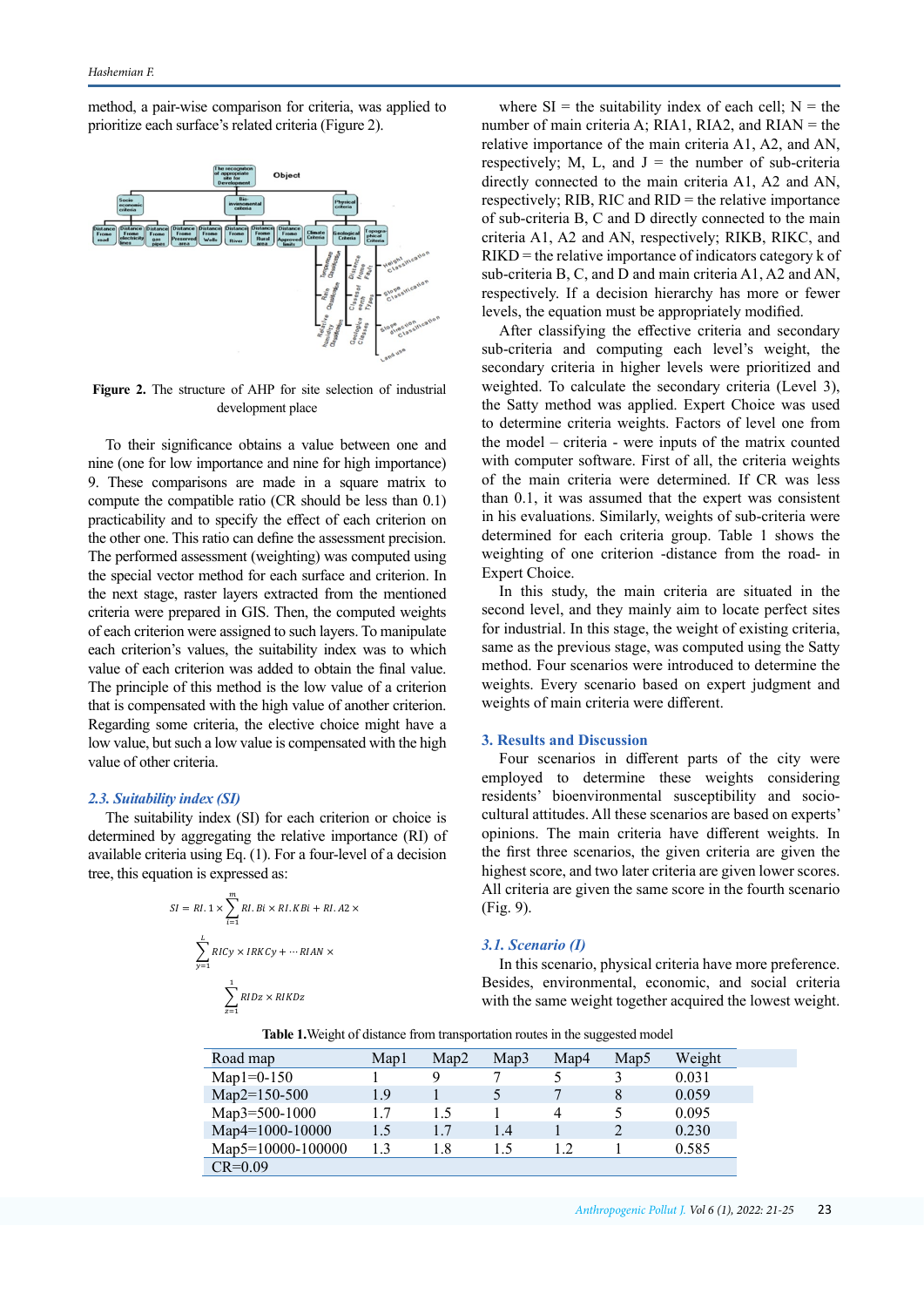Table 2 and Fig. 3 show the suitable areas for the placement of industries.

**Table 2.** The first scenario in site selection for the placement of industries

|                   | Parameters               | Weight |
|-------------------|--------------------------|--------|
| Suitable area for | Economic and social      | 0.600  |
| the placement of  | parameters               |        |
| industries        | Environmental parameters | 0.200  |
|                   | Physical parameters      | 0.200  |



**Figure 3.** The first scenario in site selection for the placement of industries

# *3.2. Scenario (II)*

In this scenario, environmental parameters have absolute preference relative to the other objectives. This was followed by the importance of physical, economic, and social criteria with the lowest weight. Table 3 and Fig. 4 show the suitable area for the placement of industrial units.

**Table 3.** The second scenario in site selection for the placement of industries

|                                | Parameters               | Weight |
|--------------------------------|--------------------------|--------|
| Suitable area for              | Environmental parameters | 0.600  |
| the placement of<br>industries | Physical parameters      | 0.200  |
|                                | Economic and social      | 0.200  |
|                                | parameters               |        |



**Figure 4.** The second scenario in site selection for the placement of industries

# *3.3. Scenario (III)*

In this scenario, absolute preference is given to economic and social criteria where environmental and physical criteria were considered with equal weights successively (Table 4 and Fig. 5).

|               |  |  |  |  |  |  |  |  |  | Table 4. The third scenario in site selection for the placement |  |
|---------------|--|--|--|--|--|--|--|--|--|-----------------------------------------------------------------|--|
| of industries |  |  |  |  |  |  |  |  |  |                                                                 |  |

|                   | Parameters               | Weight |
|-------------------|--------------------------|--------|
| Suitable area for | Economic and social      | 0.600  |
| the placement of  | parameters               |        |
| industries        | Physical parameters      | 0.200  |
|                   | Environmental parameters | 0.200  |



**Figure 5.** The third scenario in site selection for the placement of industries

#### *3.4. Scenario (IV)*

This scenario assumes that four objective criteria have the same preference. It is assumed that all effective criteria have an identical role in selecting suitable land for developing industries (Table 5 and Fig. 6).

**Table 5.** The fourth scenario in site selection for the placement of industries

|                   | Parameters          | Weight |
|-------------------|---------------------|--------|
| Suitable area for | Physical parameters | 0.333  |
| the placement of  | Environmental       | 0.333  |
| industries        | parameters          |        |
|                   | Economic and social | 0.333  |
|                   | parameters          |        |



**Figure 6.** The fourth scenario in site selection for the placement of industries